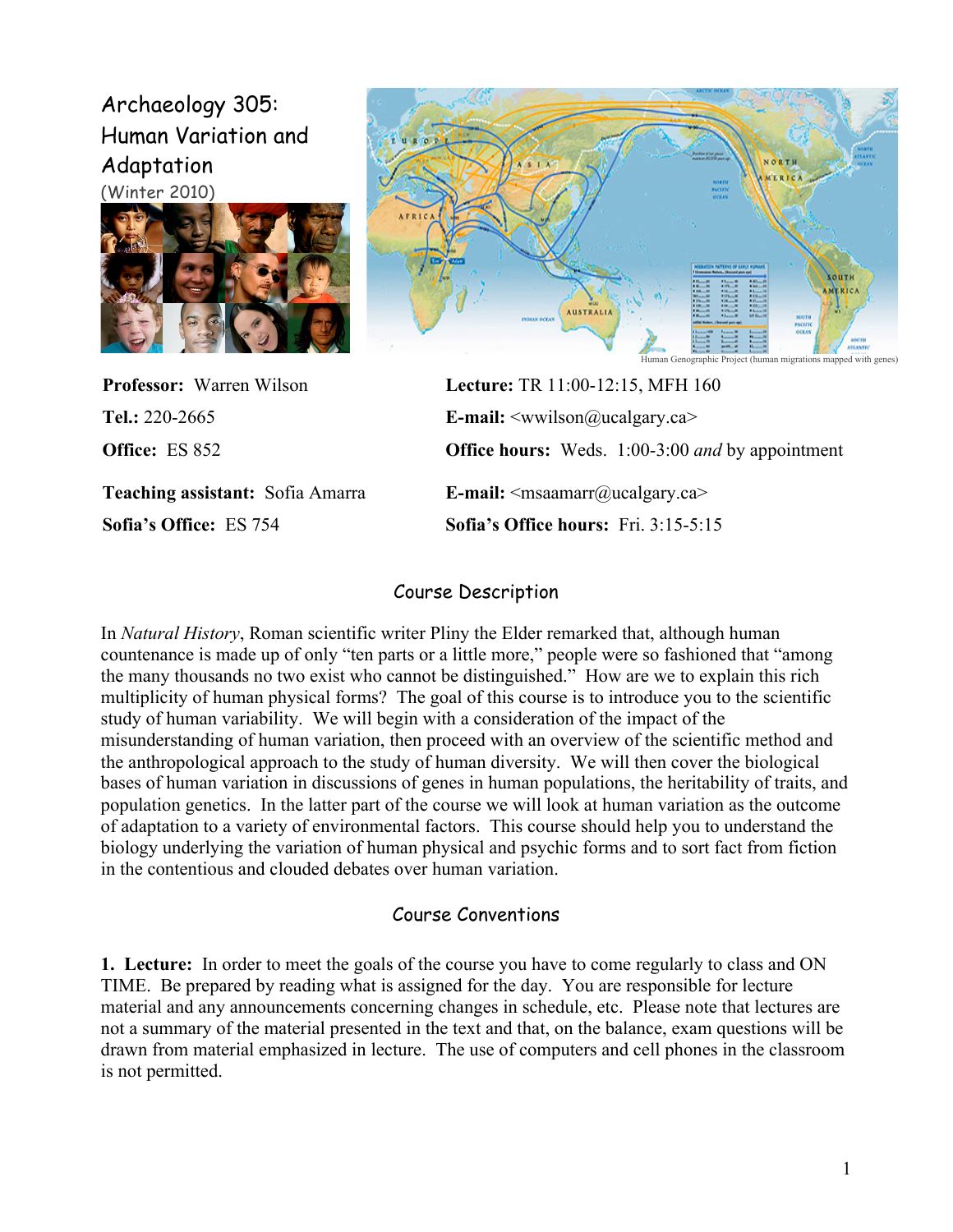**2. Prerequisites:** While I will briefly cover molecular genetics and the of inheritance of simple (Mendelian) traits, you should have a basic understanding of these topics prior to taking this course. If you are concerned about this, please see or contact me during the first week of classes.

**3. Reading:** reading assignments will be found both in the text book, Kormondy & Brown, 1998. *Fundamentals of Human Ecology*, and online in the "Course Documents" section of the class Blackboard site. In addition, there are several recommended readings. The recommended readings are not required, they are provided to enhance your knowledge of the subject in question. Keep in mind that *you are not finished with the reading assignment until you thoroughly understand it*. This will sometimes require you to read an assignment more than once. An effective way of ensuring comprehension is to read the assignment then go back through it and summarize its main points in your notebook.

**4. Evaluation**: You will be evaluated based on your performance on **three mid-term exams** (multiple choice and short answer) and **take-home, short-answer questions** assigned during the semester. Prior to each exam I will hand out a list of key terms and concepts that will be covered on the exams. In preparing for each exam, you should not define each key term in isolation; rather, define and understand it in relation to the other key terms within the context of the course.

You must provide advance notice to the instructor if you are unable to take an exam. All requests for deferral of an examination due to health reasons must be accompanied by written documentation as outlined in the University Calendar and should be obtained while the student has the physical or emotional problem rather than after recovery. Deferred exams may be allowed in the following circumstances: illness, domestic affliction or religious conviction. If you have missed an exam for a legitimate reason, you will be able to write a "make up" exam as close to the original exam as possible. The date and location will be at the convenience of the Archaeology Department. Travel arrangements and misreading of the syllabus are **not** valid reasons for requesting a deferred exam. Deferred exams and take-home, short-answer questions will not be granted if it is determined that just cause is not shown by the student.

Please note that requests to defer term work past the end of a term go through the Undergraduate Programs Office (UPO) and must be processed by the deadlines that are established in the U. of C. Calendar. You can find the forms you need at: Deferred Term Work Form: http://www.ucalgary.ca/registrar/files/registrar/defTW.pdf . You must submit these deferral forms to the Social Sciences Associate Dean (Students) through the UPO office: Undergraduate Programs Office, 4th Floor, MacEwan Student Centre. To make an appointment with the Associate Dean, phone (403) 220-8155. Only the Associate Dean approves requests for deferrals which extend beyond the end of a term. Instructors are not involved in such decisions.

Your final grade will be calculated as follows:

| Mid-Term Exam $#1$ :                             | $30\%$ |
|--------------------------------------------------|--------|
| Mid-Term Exam $#2$ :                             | $30\%$ |
| Mid-Term Exam $#3$ :                             | $10\%$ |
| Short Answer Assignments (Questions on Readings) | $30\%$ |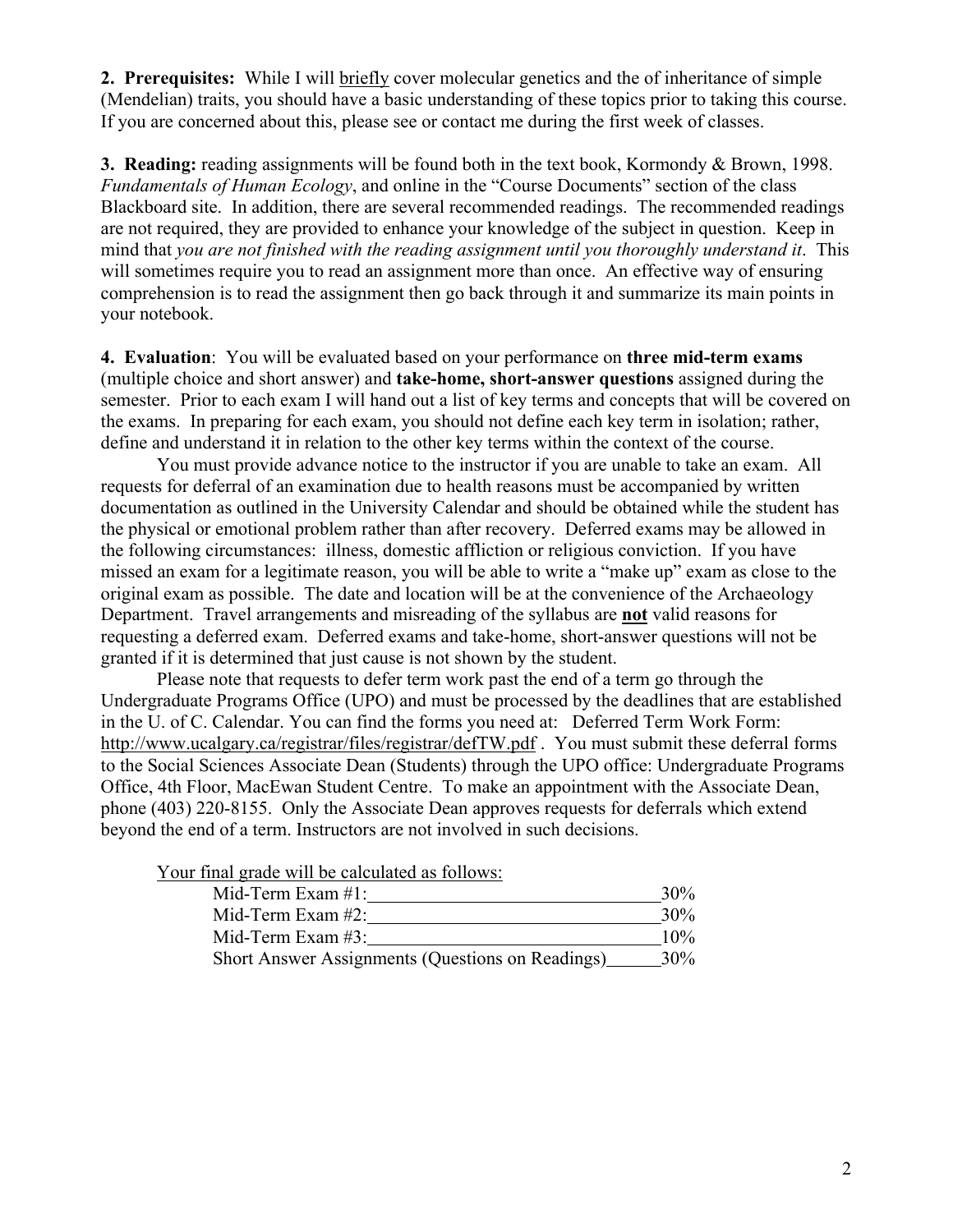Letter grade assignment: At the end of the course, the numerical marks will be summed and a final letter grade will be assigned based on the following basis:

| Percentage range | Letter grade  | Percentage range | Letter grade |
|------------------|---------------|------------------|--------------|
| 95 or higher     | $\mathsf{A}+$ | 68-72            |              |
| $90 - 94$        |               | 64-67            |              |
| 85-89            | A –           | 59-63            | C-           |
| 81-84            | B+            | 54-58            | D+           |
| 77-80            |               | 50-53            |              |
| $73 - 76$        |               | 49 or lower      |              |

**5. Academic Misconduct**: cheating is regarded as a serious academic offense. Students are advised to consult the University Calendar, which presents a Statement of Intellectual Honesty and definitions and penalties associated with cheating, plagiarism, and other academic misconduct.

**6. Retrieving Assignments:** The Freedom of Information and Protection of Privacy (FOIP) legislation disallows the practice of having students retrieve assignments from a public place, e.g., outside an instructor's office or the Department main office. Term assignments must be returned to students individually, during class, or during the instructor's office hours; if a student is unable to pick up her/his assignment s/he may provide the instructor with a stamped, self-addressed envelope to be used for the return of the assignment.

**7. Academic Accommodation**: Students with a disability, who require academic accommodation, need to register with the Disability Resource Centre (MC 295, telephone 220-8237). Academic accommodation letters need to be provided to course instructors no later than fourteen (14) days after the first day of class. It is a student's responsibility to register with the Disability Resource Centre and to request academic accommodation, if required.

**8. Office Hours:**I enjoy having visitors during my office hours and am happy to schedule additional times as necessary. These hours are yours and I encourage you to take advantage of them, whether you are having difficulty with some aspect of the course, or if you would like to discuss in greater detail something that was touched on in class.

**9. E-mail:** Students are encouraged to use the lectures and office hours to ask questions. For afterhours questions, the use of email is acceptable. Please write 'ARKY 305' in the 'Subject' portion of the email. The instructor and teaching assistant receive numerous e-mails everyday. By clearly identifying the subject of your email, you will help us reply more efficiently to your emails. Note that if the instructor or teaching assistant think that your question and related answer is of general interest, they may decide to post them on the course Blackboard space (your name will not appear).

**Safewalk**: The University of Calgary provides a "safe walk" service to any location on Campus, including the LRT, parking lots, bus zones, and campus housing. For Campus Security/Safewalk call 220-5333. Campus Security can also be contacted from any of the "Help" phones located around Campus.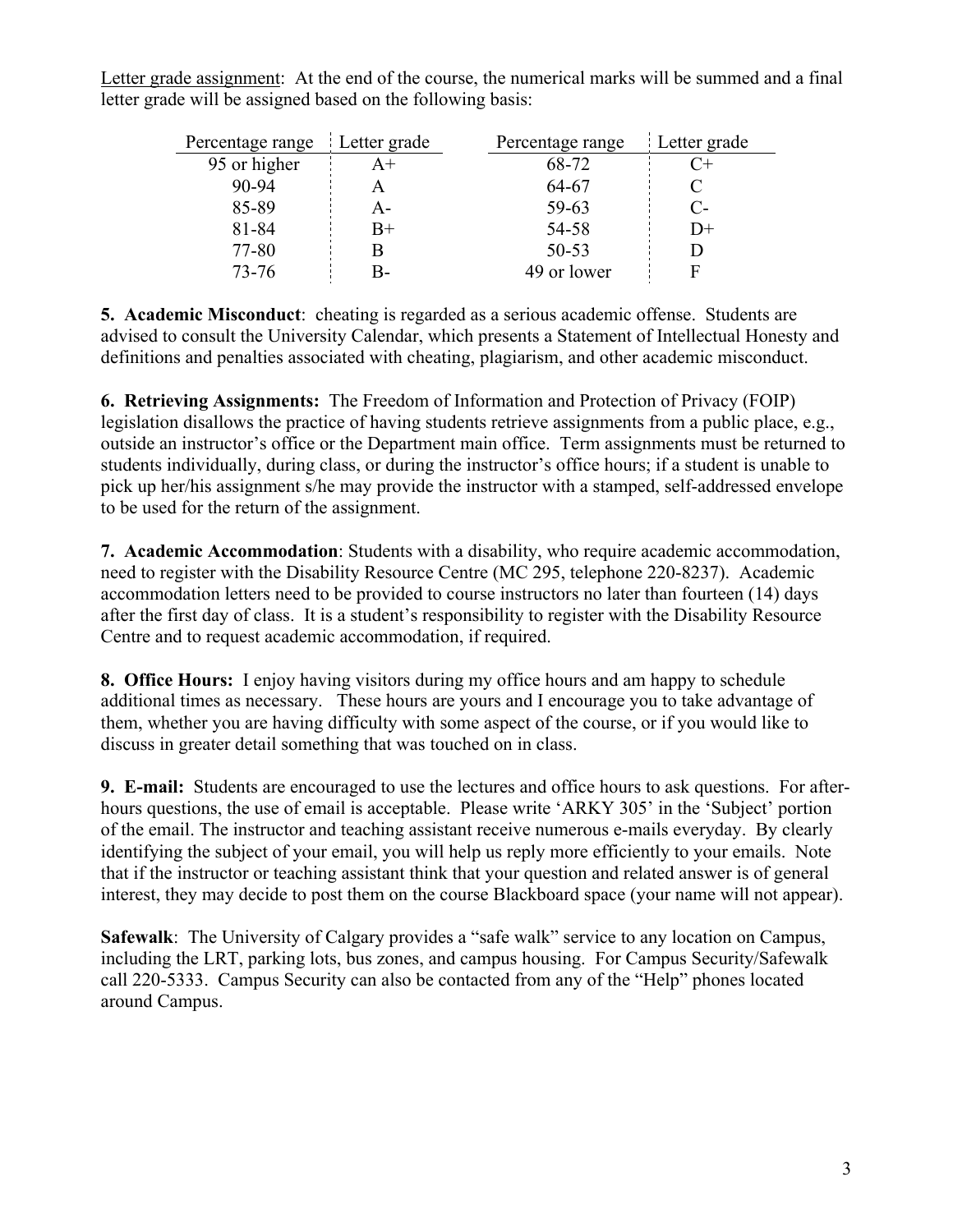## Schedule**<sup>1</sup>**

| <b>Date</b>    |      |                 | <b>Topic</b>                                                                                             | Readings $2^*$                                                                          |  |
|----------------|------|-----------------|----------------------------------------------------------------------------------------------------------|-----------------------------------------------------------------------------------------|--|
| 1              | Jan. | 12              | hate crimes, anthropology, science as a way of knowing                                                   | Sagan (Scientists' Tools), CBC hate<br>crimes reading, Kristof                          |  |
| $\overline{2}$ | Jan. | 14              | History of the race concept: Morton, Social Darwinism, origins of the<br>race concept                    | Marks (Black, White); and either<br>Akpan or Wiesel                                     |  |
| 3              | Jan. | 19              | History of the race concept: Linnaeus, Buffon & Physical<br>Anthropology, Why rejection of race concept? | SSRC (Is Race Real?)                                                                    |  |
| 4              | Jan. | 21              | History of the race concept: Why the rejection of race concept?<br>(cont.)                               | Ehrlich & Holm (Bio. View of Race)                                                      |  |
| 5              | Jan. | 26              | Genetic variation: human genetic diversity & sources of genetic<br>variation                             | Cummings (Mutation); Lewis<br>(Extensions & Exceptions); Rennie<br>(Grading Gene Tests) |  |
| 6              | Jan. | 28              | Patterns of Inheritance: simple & complex traits                                                         | Groopman (Decoding Destiny);<br>Lewis (Complex Traits)                                  |  |
| 7              | Feb. | $\overline{2}$  | Complex traits: IQ, intelligence & heritability                                                          | Jones (Calliban's Revenge)                                                              |  |
| 8              | Feb. | 4               | Complex traits: IQ, intelligence & heritability                                                          | Lewontin (Mental Traits)                                                                |  |
| 9              | Feb. | 9               | Complex traits: sex determination                                                                        | Lewis (Matters of Sex), Fausto-<br>Sterling (5 Sexes)                                   |  |
| 10             | Feb. | 11              | Mid-Term Exam #1                                                                                         |                                                                                         |  |
|                | Feb. | 16              | $\overline{818}$<br>Reading Break (no classes)                                                           |                                                                                         |  |
| 11             | Feb. | 23              | Complex traits: gender roles                                                                             | to be determined                                                                        |  |
| 12             | Feb. | 25              | Complex traits: gender roles                                                                             | Infinite Mind: <sup>3</sup><br>- Educating Dick and Jane<br>- Women & Mental Illness    |  |
| 13             | Mar. | 2               | Human population biology: origins, theory, levels of adaptation                                          | $K & B4$ Ch. 1 & 6                                                                      |  |
| 14             | Mar. | 4               | Climatic stress & human variation: solar stress, thermal stress                                          | Loomis                                                                                  |  |
| 15             | Mar. | 9               | Climatic stress & human variation: thermal stress (cont.)                                                | K & B Pp. 131-149                                                                       |  |
| 16             | Mar. | 11              | Adaptation to thermal stress: heat and cold                                                              | K & B Pp. 149-161                                                                       |  |
| 17             | Mar. | 16              | Adaptation to malnutrition: requirements                                                                 | K & B Pp. 186-202, Nutrition<br>Handout                                                 |  |
| 18             | Mar. | 18              | Adaptation to malnutrition: variation in susceptibility to starvation                                    | K & B Pp. 202-204; Brown &<br>Konner (Anthro & Obesity)                                 |  |
| 19             | Mar. | 23              | Adaptation to Hypoxia                                                                                    | K & B Pp. 162-173 & Hypoxia<br>Handout (Beall's work)                                   |  |
| 20             | Mar. | 25              | Mid-Term Exam #2                                                                                         |                                                                                         |  |
| 21             | Mar. | $\overline{30}$ | Adaptation to Infectious Disease                                                                         | K & B pp. 204-224                                                                       |  |
| 22             | Apr. | 1               | Adaptation to Infectious Disease                                                                         | to be determined                                                                        |  |
| 23             | Apr. | 6               | Adaptation to Infectious Disease                                                                         | Dugger & McNeil (Polio), Kolata<br>(plague & HIV)                                       |  |
| 24             | Apr. | 8               | Population Ecology: terms & concepts in demography                                                       | K & B Ch. 4 and Ch. 5                                                                   |  |
| 25             | Apr. | 13              | Population Ecology: 4 evolutions in pop. growth, HIV & pop. growth<br>rate, demographic transition.      | to be determined                                                                        |  |
| 26             | Apr. | $\overline{15}$ | Mid-Term Exam #3                                                                                         |                                                                                         |  |

<sup>1</sup> Note, the schedule of topics may change, but the exam dates will not.<br><sup>2</sup> All readings, other than those in the Kormondy & Brown textbook are posted on the course blackboard site in the

"Course Documents" section. For a detailed bibliography of the readings, please see pages 5-6 below.<br><sup>3</sup> These are radio programs. See the bibliography below under "Infinite Mind" for details on locating these programs.<br>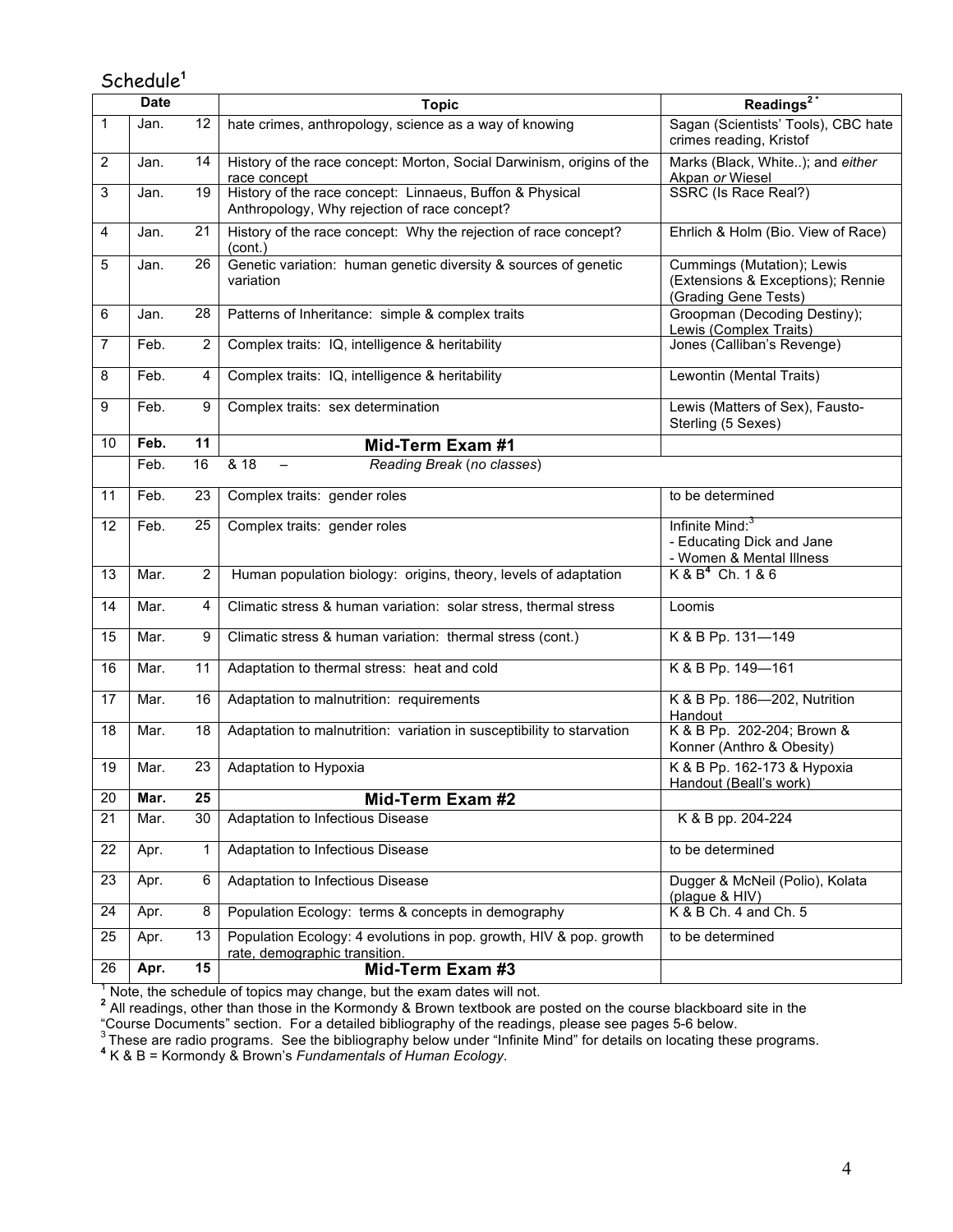#### **Readings**

These readings are available in the Course Documents section of the Blackboard Site or elsewhere online. (Note, this bibliography does NOT include readings from the Kormondy and Brown text.)

Akpan, Uwem (2008) *Say You're One of Them*. Hachette Book Group. New York. (While the entire book is appropriate for this course, the reading assignment only covers the book's last chapter: "My Parent's Bedroom").

Brown, P.J. and M. Konner. 1987. An anthropological perspective on obesity. *Annals of the New York Academy of Sciences.* Vol. 499. Pp. 29-46.

CBC News Online. 2004. Indepth: Hate Crimes – What is a hate crime? http://www.cbc.ca/news/background/hatecrimes/ Accessed 23 December 2008.

Cummings, Michael R. 2006. Mutation: the source of genetic variation. In *Human Heredity: Principles and Issues*. Seventh Edition. Thompson Publishing. USA. Pp. 244-264..

Dugger and McNeil 2006. On the brink: Polio – A fragile immunity – Rumor, fear, and fatigue hinder final push to end polio. New York Times (20 March 2006)

Erhlich, Paul R. and Richard W. Holm 1964. A biological view of race. In *The Concept of Race* Ashley Montagu, editor. Collier Books, London: pp. 154-179.

Fausto-Sterling, Anne. 1993. The five sexes. *The Sciences*. March/April 1993.

Groopman, Jerome 1998. Decoding Destiny. *New Yorker.* Februrary 9, 1998. Pp. 42-47.

Infinite Mind (http://www.lcmedia.com/mindprgm.htm scroll down the page to the shows described here) "Educating Dick and Jane" (2008) (This is **required**.)

> We'll look at the latest science about how boys and girls learn, the similarities and differences. Host Dr. Fred Goodwin is joined by Louann Brizendine MD, Director of the Women's Mood and Hormone Clinic of the University of California at San Francisco, and author of the book "The Female Brain," who details how the less than 1% difference in genetic coding influences stark differences between how boys and girls learn. Plus, a special report on single sex schools. How well do they work? And "news you can use" for parents from leading child psychiatrist Stanley Greenspan about tailoring the learning environment to the strengths of the child.

"Women and Mental Illness" (2007) (This is **optional** listening.)

Women are more likely to have clinical depression, anxiety, and eating disorders. And their roles - particularly as mothers – can further compound their mental health problems. This program explores both the biological and social forces shaping women's experience of mental illness. Guests include Charlotte Willis, a mother and participant in the Thresholds Mothers Program, Rush Medical College professor of psychiatry Nada Stotland, documentary maker and women's studies professor, Allie Light, and Harvard University psychiatrist Lee Cohen.

SSRC. 2005. Is Race Real? (http://raceandgenomics.ssrc.org/)

Assigned readings include:

Leroi, Armand Marie 2005. A Family Tree in Every Gene. New York Times. Published March 14. p. A23. (http://raceandgenomics.ssrc.org/Leroi/)

**-** *and* **1** of the following 4 papers (you choose)

▪ Goodman, Alan. 2005. Two Questions About Race.

 **▪** Graves, Joseph L. 2005. What We Know and What We Don't Know: Human Genetic Variation and the Social Construction of Race

 **▪** Kaufman, Jay S. 2005. Anatomy of a Medical Myth

**▪** Lewontin, R. C. 2005. Confusions About Human Races

Jones, Steve. 1993. Caliban's Revenge. In *The Language of Genes.* Anchor Books, NY. Pp. 182-196.

Kolata, G 1998. Scientists probe the genetic mysteries of a pair of deadly plagues. *New York Times*

Kristof, Nicholas D 2009. Learning How to Think, *New York Times*, 26 March.